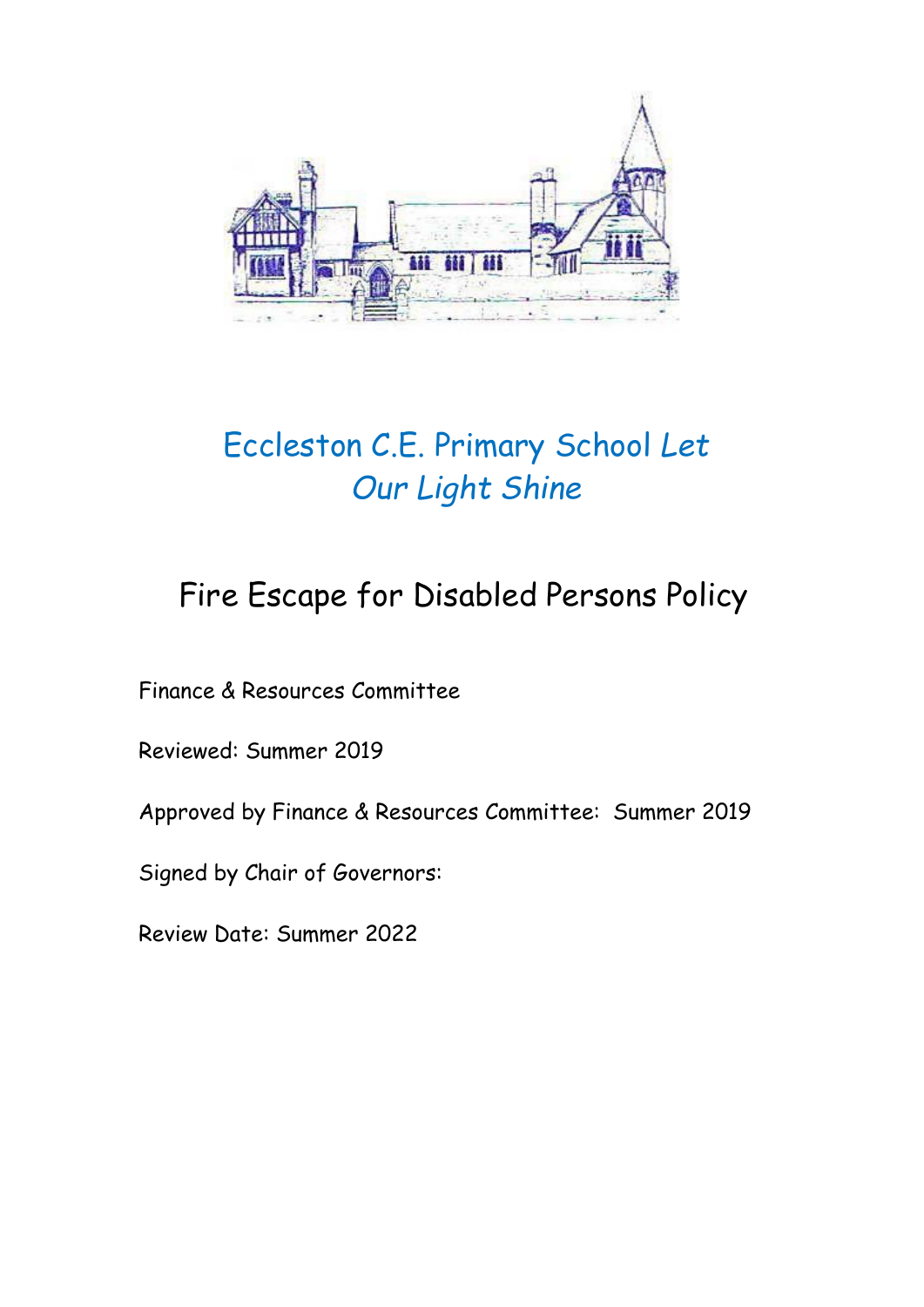#### **ECCLESTON C.E. PRIMARY SCHOOL**

#### **Fire Escape Policy for Disabled Persons**

#### 1. INTRODUCTION

The introduction of The Regulatory Reform (Fire Safety) Order 2005 requires that employers or organisations providing services to the public, take responsibility for all people, including disabled people evacuating buildings safely. When an employer, or a service provider, does not make provisions for the safe evacuation of disabled people from its premises, this may be viewed as discrimination. It is a general requirement that emergency procedures are pre planned and that planning should have regard to the needs of all occupants. It is, therefore, essential to identify the needs of disabled people and, where necessary, to make proper arrangements for their assistance in the event of an emergency evacuation.

This guidance note will not determine which procedure should be adopted in many particular circumstances. The procedure will vary as to the needs of the disabled person, their relationship to the building they occupy and its structural characteristics. It should also be noted that the term "disabled persons" may refer to a member of staff or a child who has a temporary disability.

## 2. PLANNING AN EVACUATION PROCEDURE

The following issues need to be considered when planning an evacuation procedure for disabled people:

· Identify the number of disabled staff and students and where they will be in the building

· Implement Personal Emergency Evacuation Plans (see 3)

· Consult with relevant staff and students

· The evacuation plan should not rely upon the intervention of the Fire and Rescue Services to make it work.

- · Consider the characteristics of the building
- · Assess the evacuation equipment disabled people will need
- · Train your staff to deal with emergency evacuations
- · Determine what needs to happen when the alarm goes off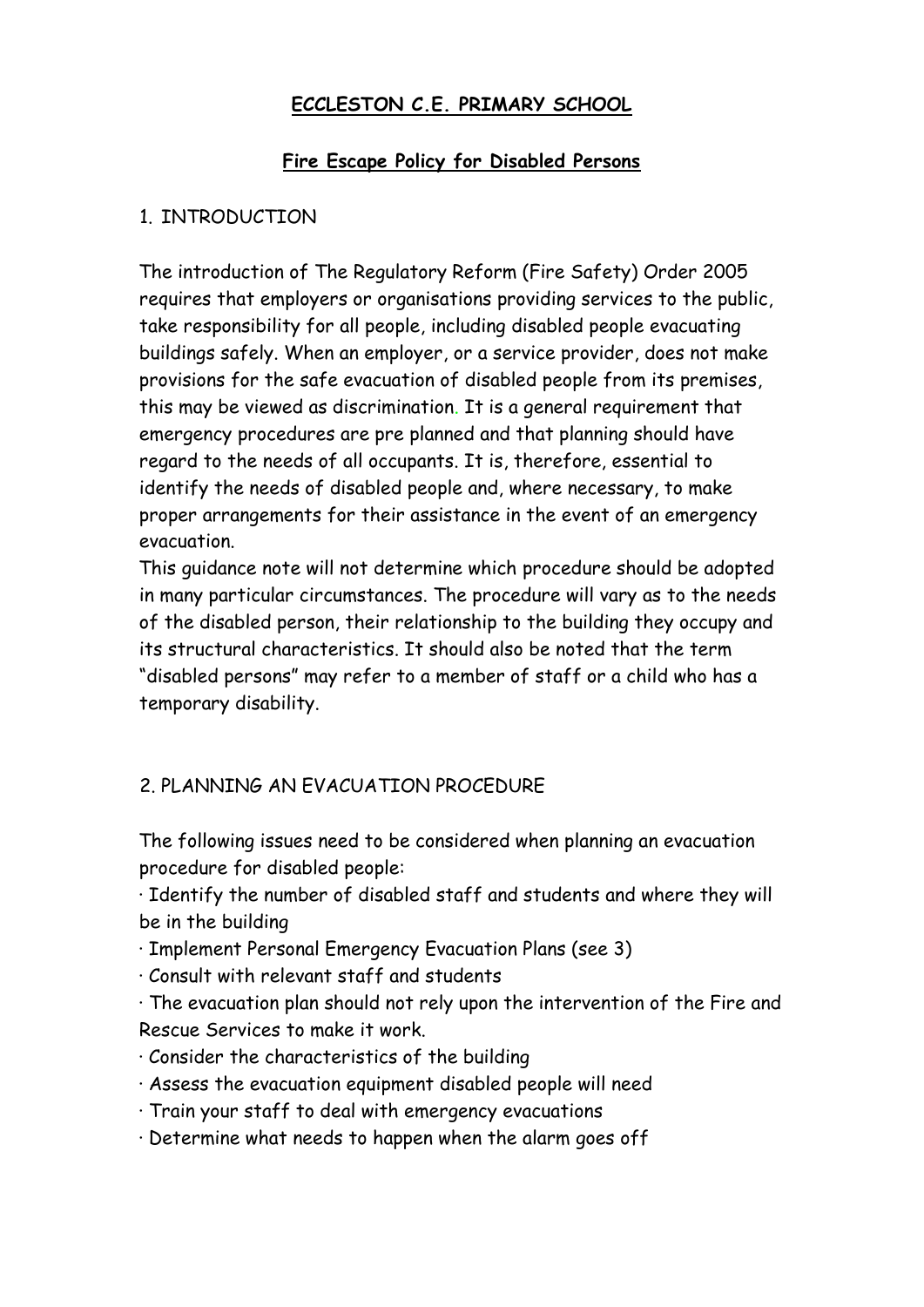· Identify what needs to be done when it is not possible to evacuate disabled people

· Use enclosed ladder diagram to help construct a PEEP (see appendices)

#### 3. PERSONAL EMERGENCY EVACUATION PLAN (PEEP)

The purpose of a PEEP is firstly to secure the safety of the named individual in the event of a building evacuation. The PEEP will also record the safety plan e.g. routes, corridors, stairs or refuges etc, identify those persons who will assist carrying out the evacuation and training or practice needs.

Where identified within the PEEP that assistance is required to carry out the evacuation, schools must be assured that the people identified within the plan are in place.

Considerations should be given to timetabling and room location of the disabled person. Room location as near to the ground floor as possible for quick evacuation should be considered.

Faculties, Schools or Departments must construct a PEEP when aware that staff, students or visitors may experience difficulties in responding to a building emergency evacuation alarm.

The construction of the PEEP can be undertaken with the active participation of the following: Head teacher, teaching staff, support staff, administrative staff.

The plan must be tailor made to meet the requirements of the individual and, where applicable, the person/s that may be required to assist with the evacuation of the disabled person.

The PEEP is a personal plan and so must be drawn up in consultation and with the active participation of the person concerned. All staff who could be expected to aid the evacuation of a disabled person should receive a copy of the relevant PEEP.

A practice evacuation drill should be carried out at least once a year to monitor the effectiveness of any active PEEP.

A PEEP should be activated immediately the alarm is raised.

## 4. TECHNIQUES FOR THE EVACUATION OF DISABLED PEOPLE

Staff and children with a visual impairment may be guided on level surfaces by offering an arm. On stairways, the guide should descend first and the person following can then place their hand on the guide's shoulder. If a member of staff or student is a guide dog user, they should be asked about how/if they can be assisted. Many disabled people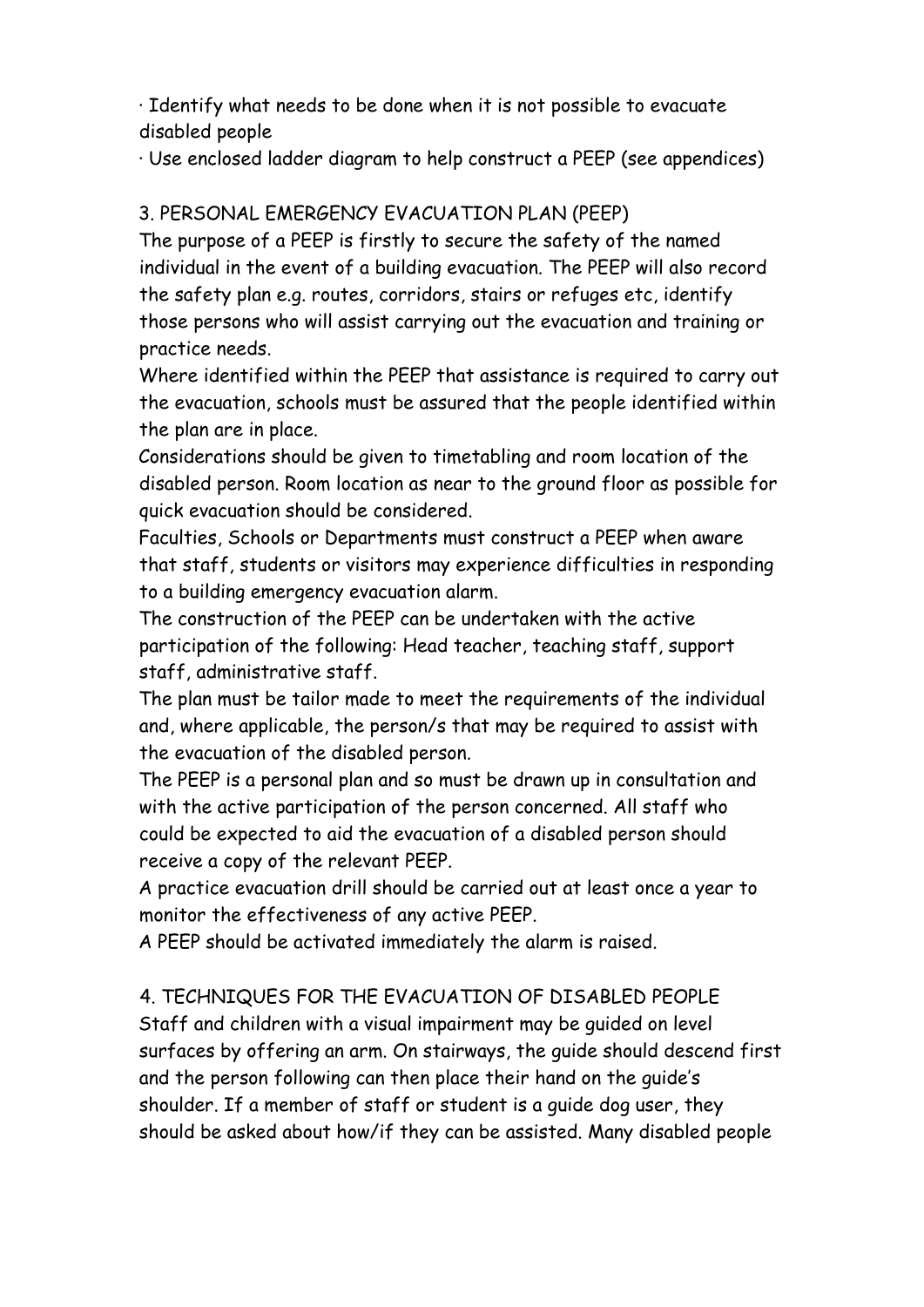will be able to descend (or ascend) a stairway. However, others may need assistance.

### 5. EVACUATION PROCEDURE FOR A DISABLED PERSON

1 On activation of the emergency alarm, stop and collect belongings that may be required in the evacuation.

2 As detailed in your PEEP, remain at your place of study if you require assistance.

3 Once your assistance arrives (or if you don't require assistance) make your way to the nearest exit.

4 Remain at the exit with your assistant until it is safe to evacuate. 5 Once the area is clear, if required with the support of your assistant, make your way to the final exit of the building.

6 Once outside the building, you or your assistant must report your presence to the person in charge of the evacuation.

7 Remain outside the building until told to return by the person in charge of the evacuation.

#### 8. CONSTRUCTING A PEEP

The aim of the PEEP is to provide affected persons, with the necessary information to be able to manage their escape. The plan also provides the school with information to ensure that the correct level of assistance is available.

If assistance with escape is required, the extent of such assistance should be identified in the PEEP i.e. the number of assistants and the method to be used.

It is essential that the person who may require assistance is fully involved in producing the PEEP. The process can be based on a checklist to aid its development.

. The following should always be included in the plan:

· identification of, and information on, the best method of evacuation including the availability of any horizontal evacuation routes. ·

requirements for specialist equipment (such as an evacuation chair) and any requirement for training in the use of that equipment.

· identification of wheelchair accessible fire exits.

· information about whether the wheelchair user can reach the exit unaided (if not, a "buddy system" might be used).

· characteristics of the building that might affect the evacuation.

· details of colleagues volunteering for the buddy system.

· training requirements.